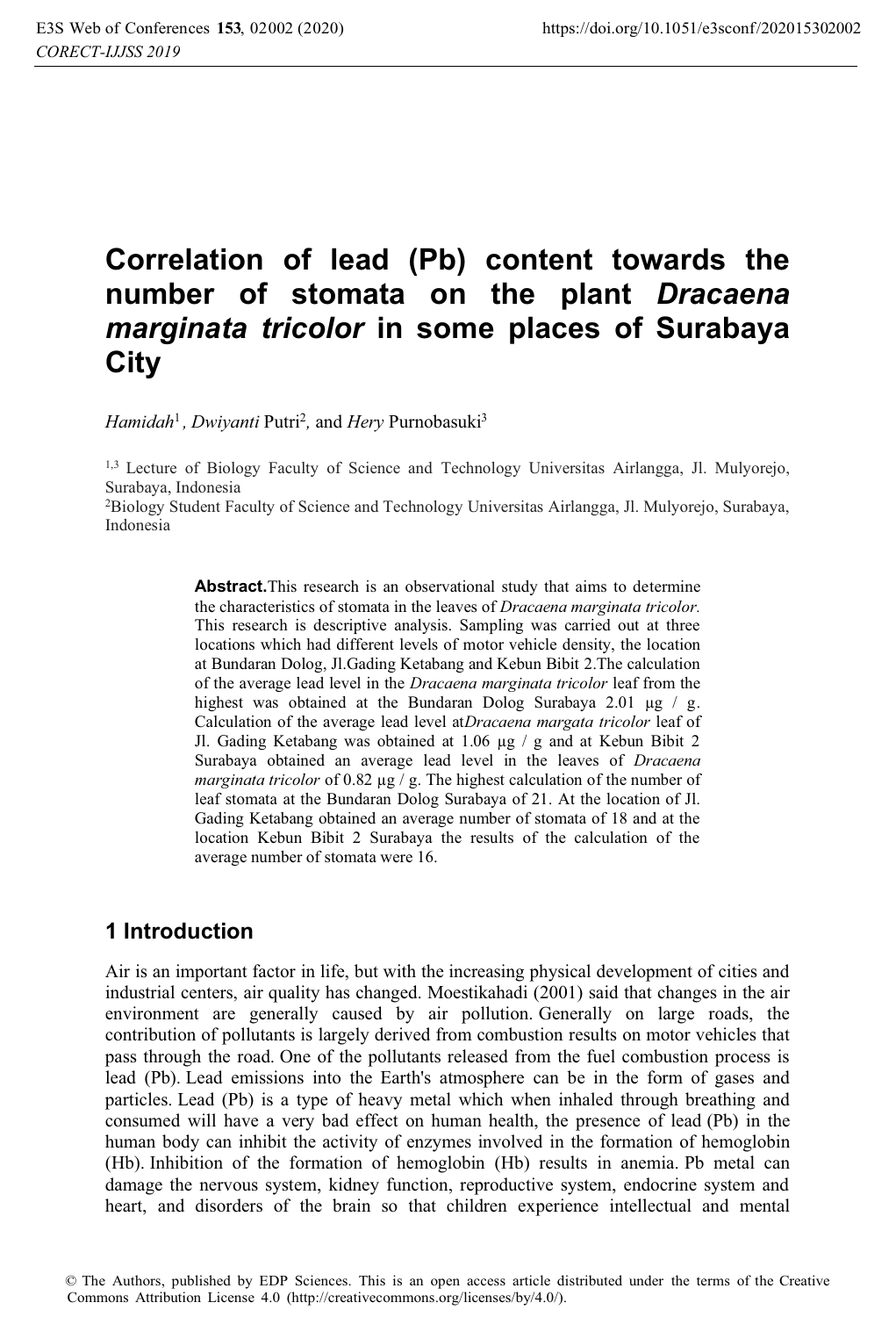disorders (Widowati et al, 2008). Seeing the magnitude of the negative impact of Pb on humans, action is needed to reduce lead from the air, one of which uses plants. Stomata are part of plants as one of the pathways used by plants to interact with their environment. The main function of stomata is as a place of gas exchange, such as  $CO_2$  which is needed by plants in the process of photosynthesis. However, stomata also act as one of the entry points of pollutants, especially pollutants originating from the air. The mechanism of entry of Pb particles into leaf tissue is through leaf stomata. The stomata gap is about 10 μm long and between 2-7 μm wide. Because Widagdo (2005) states that the entry of Pb lead into leaf tissue is strongly influenced by the size and number of stomata. The greater the size and the greater the amount of stomato, the greater the absorption of Pb that enters the leaf. Thus the accumulation of Pb in leaf tissue will be greater, which mainly accumulates in the palisade tissue (fence tissue). Plant *Dracaena marginata tricolor* is a shrub that is often encountered in the main streets of Surabaya as a shade plant road but it can also be encountered as an ornamental plant in some parks in the city of Surabaya. Bioaccumulation of lead (Pb) to leaves in plants will be more common in plants on the side of large roads that are densely populated by motor vehicles (Antari and Sundra, 2002). Chemical changes can be seen from the level of accumulation and content of elements in leaf tissue. Determination of plants as an indicator of lead (Pb) through physical changes is still considered lacking, considering the physical changes in leaves can be caused by many factors other than lead (Pb). For this reason, it is necessary to conduct laboratory tests to determine the level of accumulation and lead content in plant leaves used is SSA ( Atomic Absorption Spectroscopy).

## **2 Method**

Design study was observational using descriptive analysis methods. This study examined the differences in lead content (Pb) and the amount of stomata in *Dracaena marginata tricolor* plants . Sampling was carried out at three different locations, among others, BundaranDologSurabaya which has a high level of traffic density, Jl. Gading Ketabang which has a moderate level of traffic density and Surabaya's Kebun Bibit 2 area which has a low level of traffic density. *Dracaena marginata tricolor* leaf samples were taken from February to March for 3 times. Each location was taken as many as 3 plants. Each plant was taken as many as three leaves, namely on the 5th, 6th and 7th leaves. *Dracaena marginata tricolor* leaf samples taken were then stored in plastic bags that have been labeled for further observation of the number of stomata using a microscope at 400x magnification . Making these stomata preparations using a replica method begins by cleaning the leaves from dust and dirt with tissue then on the underside of the leaf smeared with transparent nail polish on the leaf buds, leaf center and leaf base then left to dry. Furthermore, the tape is attached to the leaf which has been smeared with polish and leveled. The tape used is transparent colored tape then the tape is peeled off and pasted on a glass object and labeled which contains: part of the leaf (shoots, middle, base) and plant replication then preparations are observed under a microscope and photographed. Furthermore, the remaining leaves that have been observed the number of stomata are then taken to the Laboratory of the Industrial Research and Consultation Agency (BPKI) to measure lead content by the SSA method.

To answer whether there are differences in the number of stomata on the leaves of *Dracaena marginatatricolor* due to lead exposure, homogeneity and data normality tests are performed. For homogeneous data, ANOVA test (one way ANOVA) and independent ttest with Duncan's coefficient (P <0.005) were used using SPSS 22.0.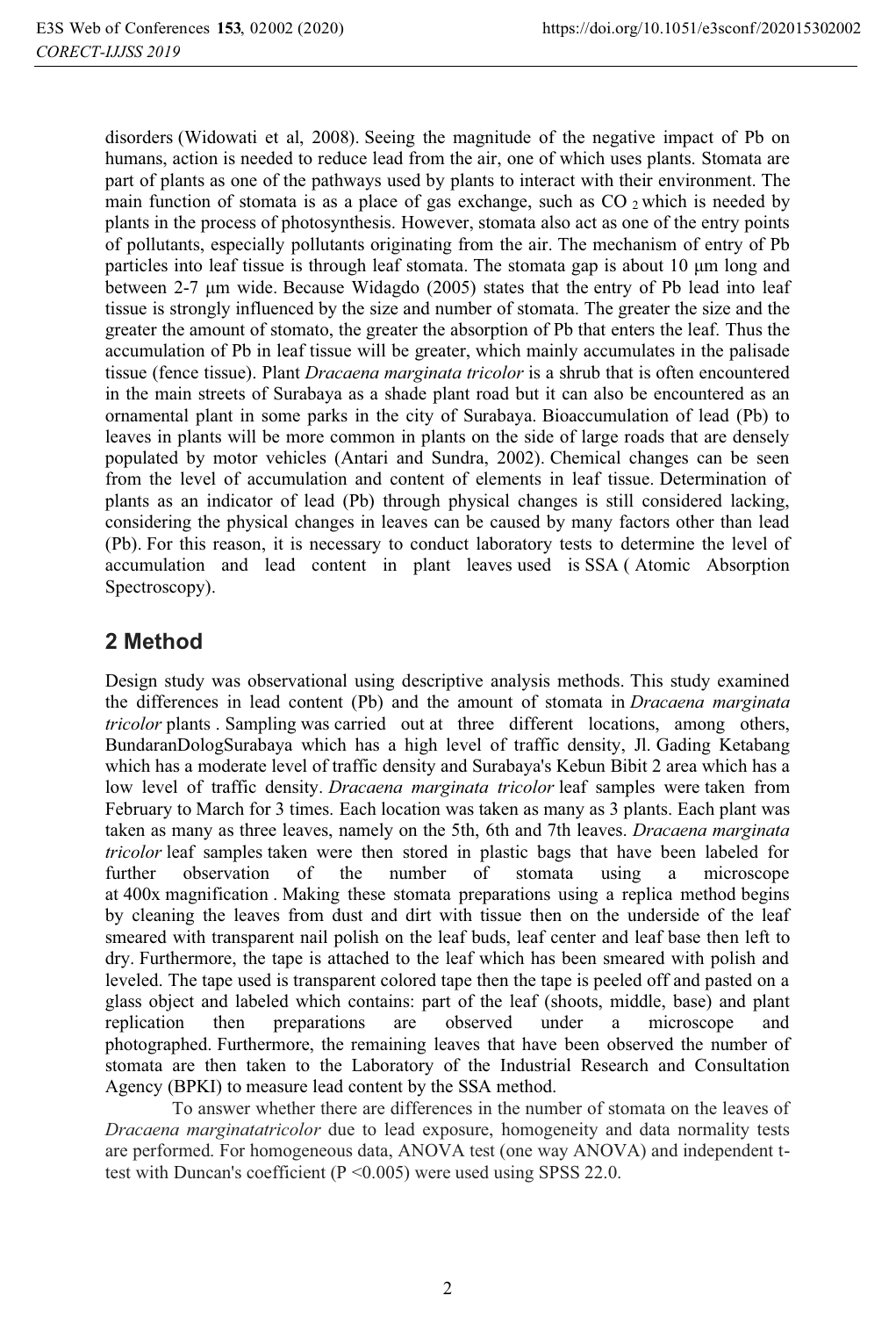## **3 Result**

The results of the calculation of the number of motor vehicles at each sampling location, observing the number of stomata of *Dracaena marginata tricolor* leaf samples, and analysis of the Pb content in *Dracaena marginata* tricolor leaves can be seen in Table 1, Table 2, Table 3, Table 4, Table 5 and Figure 1, Figure 2, Figure 3, Figure 4 below :

| Table 1. Data From the Calculation of Motor Vehicles Passing at Surabaya |  |  |
|--------------------------------------------------------------------------|--|--|
|                                                                          |  |  |

| Locations                    | Vehicle average/day |
|------------------------------|---------------------|
| Bundaran Dolog Surabaya.     | 336                 |
| Jl. Gading Ketabang Surabaya |                     |
| kawasan Kebun Bibit 2        |                     |

#### **Table 2.** Lead (Pb) Content in *Dracaena marginatatricolor*leaves

|         | Lead Content in <i>Dracaena marginata tricolor</i> Leaves |                    |                       |  |
|---------|-----------------------------------------------------------|--------------------|-----------------------|--|
| Plants  | Bundaran Dolog                                            | Jl.Gading Ketabang | Kebun Bibit 2         |  |
|         | $2,02 \mu g/g$                                            | $1,00 \mu$ g/g     | $0,79\mu$ g/g         |  |
|         | $1,98 \mu g/g$                                            | $1,08 \mu g/g$     | $0,81\,\mu\text{g/g}$ |  |
|         | $2,05\,\mu\text{g/g}$                                     | $12\mu g/g$        | $0,88\mu g/g$         |  |
| Average |                                                           |                    |                       |  |

**Table 3.**Average of stomata's number in *Dracaena marginata* tricolor leaves

| Locations        | Average of stomata's number in Dracaena marginata<br>tricolorleaves |
|------------------|---------------------------------------------------------------------|
| BundaranDolog    |                                                                     |
| JlGadingKetabang |                                                                     |
| JlGadingKetabang |                                                                     |



**Figure 1.** Average number of stomata of *Dracaena marginatatricolor* leaves based on the locations of sampling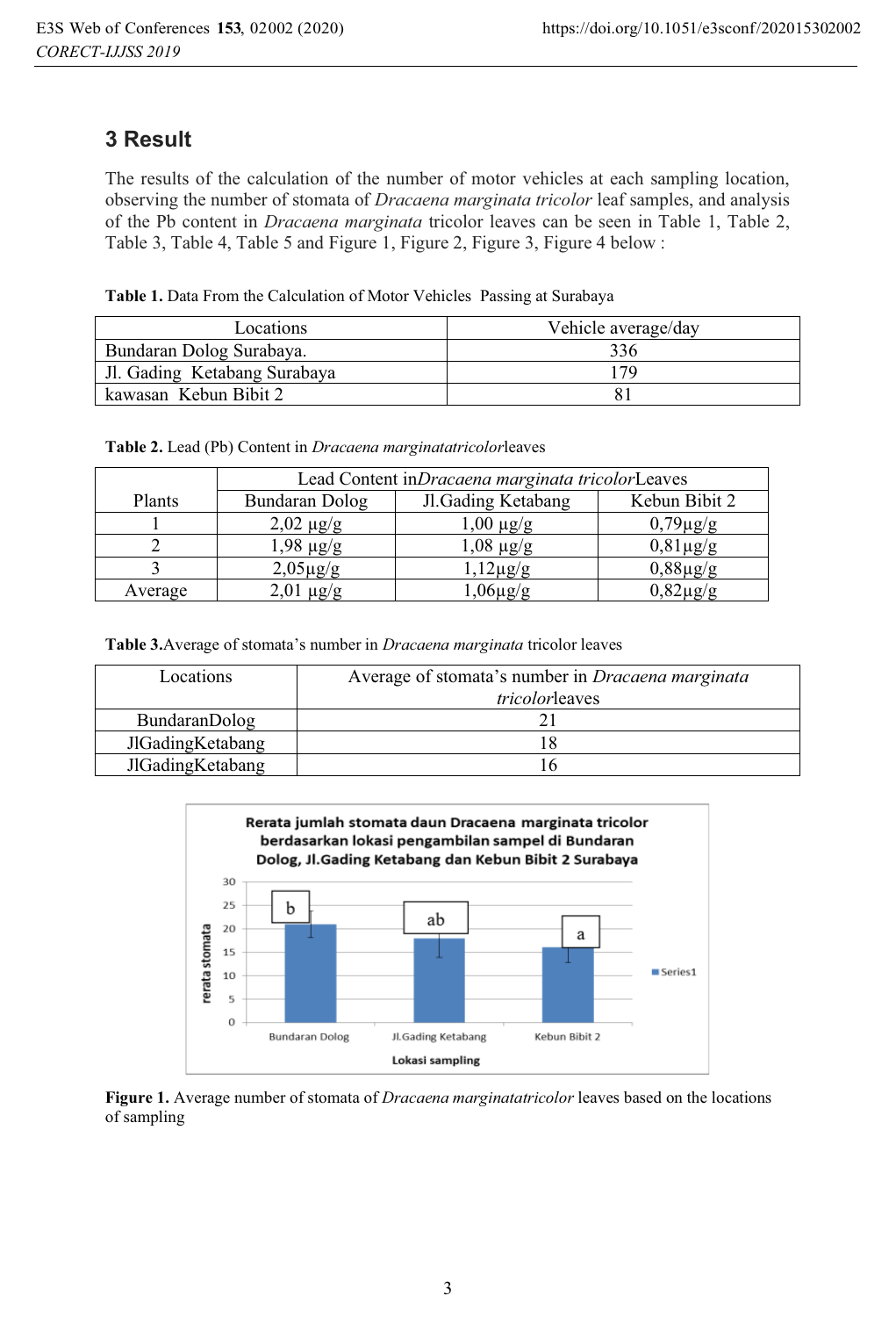

**Fig.2.** Stomata of *Dracaena marginata tricolor* leaves (A=BundaranDolog Surabaya, B=Jl. Gading Ketabang, C=KebunBibit 2) with 400x magnification

| <b>Table 4.</b> The Correlation Test to Determine The Effect of Lead Levels in <i>Dracaena</i> |  |  |
|------------------------------------------------------------------------------------------------|--|--|
| <i>marginatatricolor</i> on the Number of Stomata                                              |  |  |

| <b>Correlations</b> |                            |                |                |  |  |
|---------------------|----------------------------|----------------|----------------|--|--|
|                     |                            | Konsentrasi Pb | Jumlah Stomata |  |  |
| Konsentrasi Pb      | <b>Pearson Correlation</b> |                | $,854$ **      |  |  |
|                     | Sig. (2-tailed)            |                | ,003           |  |  |
|                     | N                          | 9              | 9              |  |  |
| Jumlah Stomata      | Pearson Correlation        | $,854^{**}$ l  |                |  |  |
|                     | Sig. (2-tailed)            | ,003           |                |  |  |
|                     | N                          | Q              | 9              |  |  |

\*\*.Correlation is significant at the 0.01 level (2-tailed).



**Fig.3.** Graph of the effect of lead content on the number of stomata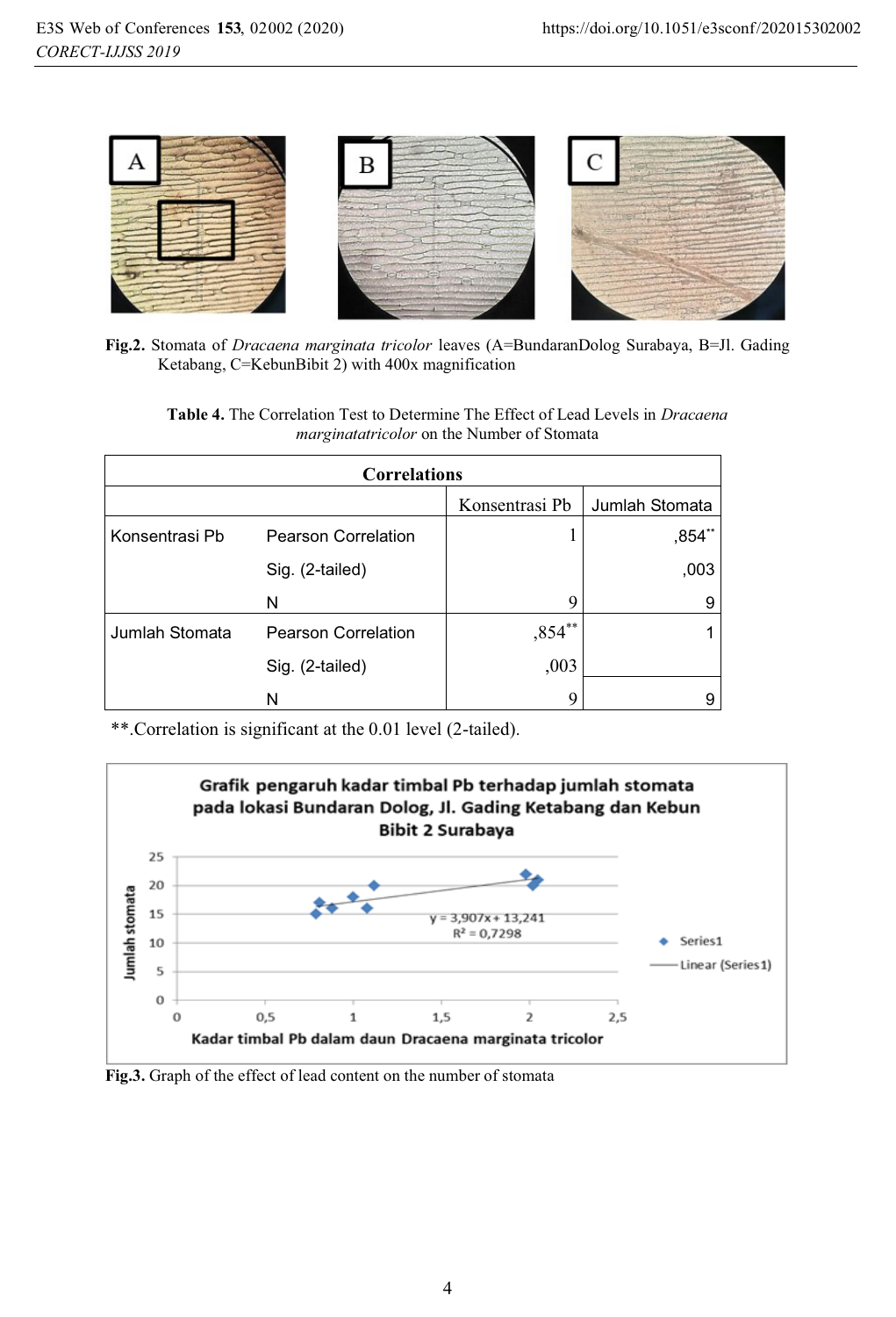## **4 Discussion**

#### **4.1 Lead concentration on the leaves of** *Dracaena marginatatricolor* **at the BundaranDolog, Jl. GadingKetabang and KebunBibit 2 Surabaya**

Based on Table 2, the highest lead level in *Dracaena marginata tricolor* leaves was at BundaranDolog Surabaya, 2.01 μg / g. At the location of Jl.GadingKetabang, the lead content in the leaves of *Dracaena marginatatricolor* was 1.06 μg / g while the lowest lead content at KebunBibit 2 was 0.81 μg / g. This is consistent with the statement of Sulasminiet.al (2007) which states that the amount of Pb in the leaf surface and is affected by the number of motorized vehicles. Motorized vehicles will emit the remaining combustion results in the form of gas emissions, one of which is lead. The mechanism of entry of Pb particles into leaf tissue is through leaf stomata. The stomata gap is about 10 μm long and between 2-7 μm wide. Because of the small size of the Pb, which is less than 4 μm and the mean 0.2 μm, the particles will enter the leaf through the stomata gap and settle in the leaf tissue between the palisade tissue cell slit (Smith, 1981).

#### **4.2 The difference in the number of** *Dracaena marginata tricolor* **leaf stomata at the BundaranDolog, Jl. GadingKetabang and KebunBibit 2 Surabaya**

Based on the analysis using T-test at the three locations (BundaranDolog, Jl. GadingKetabang and KebunBibit 2) shows that the location of Jl. GadingKetabang and KebunBibit 2 showed no significant difference with a value of 0.106. T-test results at the location of Jl. GadingKetabang with BundaranDolog shows that there is no significant difference with a value of 0.083. While the results of the T-test at the location of the BundaranDolog and KebunBibit 2 showed a significant difference of 0,000.

The results of the T-test can be concluded that the location of Jl.GadingKetabang and the location of KebunBibit 2 do not have significant differences. At the location of Jl. Gading and BundaranDolog also did not have any noticeable differences, while at the location of theBundaranDolog with the Bibit 2 garden there were significant differences. This happens because the number of motorized vehicles passing at the BundaranDolog has a greater number than the location of KebunBibit 2. The results of this study are in accordance with the opinion of Azmat (2009), that the high and low accumulation of lead in the leaves of each type of plant varies depending on the location of the place where the research is good it is seen from the location of sampling, the level of motor vehicle density. FurthermoreGunarno (2014) states that the number of stomata in polluted areas is higher than in non-polluted areas. This is a form of physiological adaptation due to air pollution. The response of plants due to the presence of pollution from transportation activities, carried out by plants in an effort to reduce the diffusion of pollutants into leaf tissue. Exhaust gas emissions in an environment will enter the leaf through the stomata gap. Pollutants attached to the stomata will accumulate and if in large enough quantities can damage stomata cells. Damaged stomata cells will then stimulate the production of stomata in greater numbers, so that the process of photosynthesis can run normally.

In Figure 2 the appearance of *Dracaena marginata tricolor* leaf stomata at theBundaranDolog site had the most number of stomata but was small in size while in the KebunBibit 2 site had fewer and larger stomata as seen in Figure 4. The same thing happened in Ingeswari's research in his research stated that, the closer the angsana plant (Pterocarpusindicus Will) from the crowd of vehicles the size of the stomata was getting smaller and vice versa the further the distance of the plant from the crowded places of the vehicle also increased the size of the stomato. Fathia, et al (2015) in their research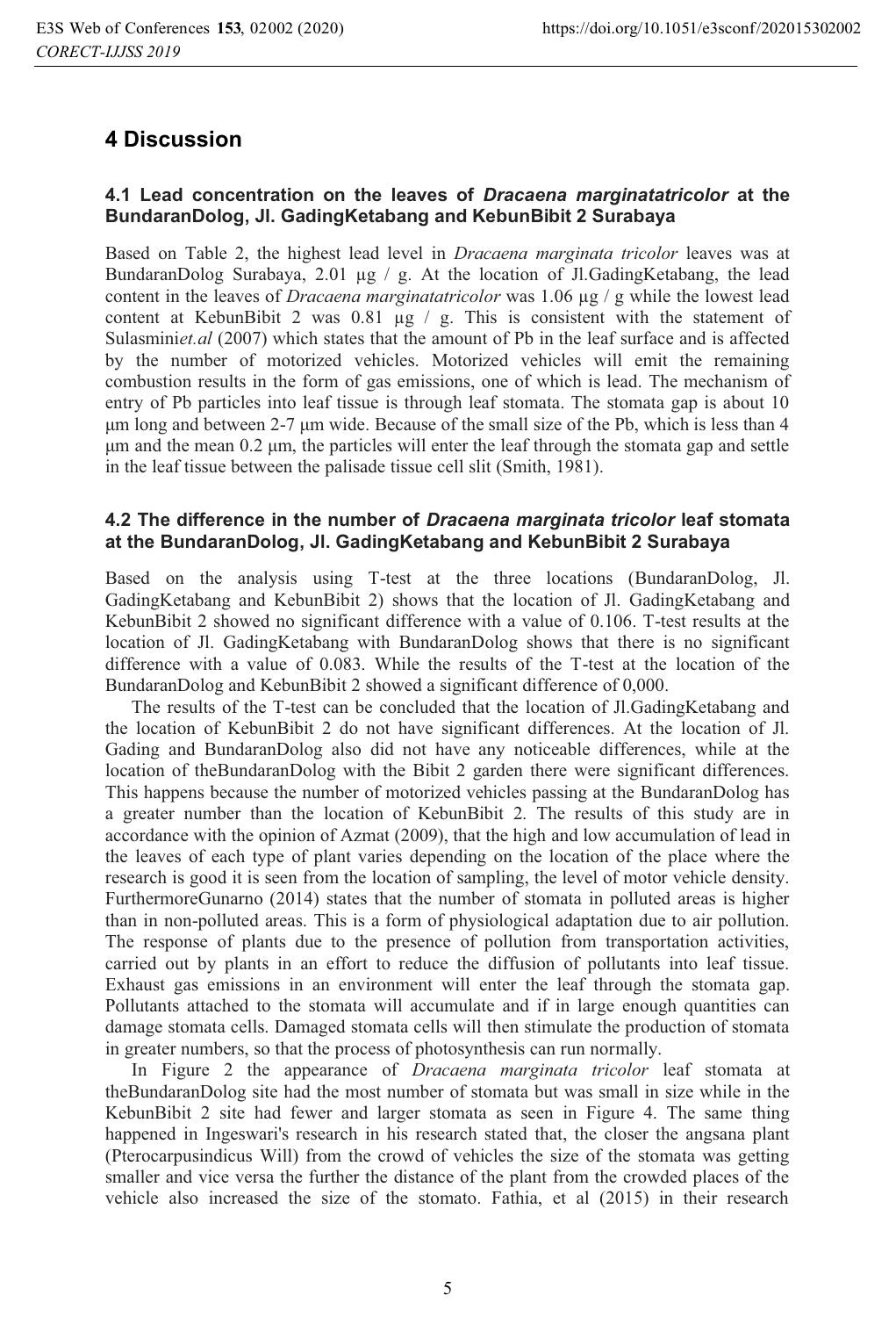Plumbagoauriculata, Rhododendron obtusum and Pseuderanthemumreticulatum plants which were in high vehicle intensity were known to have more stomata but smaller stomata size compared to those in low vehicle intensity. Enlarge (open) and shrink (close) the size of the stomata occur to regulate the entry and exit of water content in the leaves so that there is no shortage of water content that causes dryness and wilting of plants as well as to set limits on CO2 uptake for photosynthesis. The presence of pollution due to vehicle emissions (CO, HC, Nox, Pb and SO2) stimulates the synthesis of amino acids proline. The role of proline amino acids as osmoprotectants is seen as a guardian of stomata cells, where amino acids proline is synthesized as an effort to limit pollutants entering the stomata by narrowing the size of stomata cells. The size of stomata cells and their guardian cells become narrower or smaller, so that it can limit the input of flue gas pollution into leaf tissue (Ulo and Markus, 2013).

#### **4.3 Effect of lead (Pb) levels in** *Dracaena marginata tricolor* **leaves on the number of leaf stomata at the BundaranDolog, Jl. GadingKetabang and KebunBibit 2 Surabaya**

Based on the results of the correlation test using spss 22.0 in Table 6 obtained the results of the correlation with a significant value of 0.003. This shows that there is a relationship between lead levels in leaves with the number of stomata per visual field. There is a person correlation value of 0.854, this indicates a strong influence between the levels of lead in leaves on the number of stomata and the positive relationship, namely the higher levels of lead in the leaves, the number of stomata is also shown by the correlation value of the person with a positive value. Based on the results of the correlation test graph in Figure 5 can be seen the large correlation value between the lead content on the leaves of Dracaena marginata tricolor with the number of stomata obtained by the formula  $Y = 3.907X +$ 13,241 which means that each increase in lead content in leaves by 1 unit will increase the number of stomata in leaves 3,907 units. R2 value of 0.7298, which means 72.98% of the variable lead content in leaves affects the variable number of stomata. Meanwhile, the remaining 27.02% is influenced by other variables. The same thing happened in the angsana leaf study conducted by Yudha, et al (2013), namely the positive correlation of Pb accumulation with the number of stomata. In addition, according to Santoso, et al (2012) states that Pb absorbed by plant leaves will accumulate in the palisade tissue and the effectiveness of Pb through stomata and affect the number of stomata and stomata size. Siregar (2005) in his research stated that lead in the air enters the leaves through the diffusion process and will close the mouth of the stomata so that the anatomy of the leaf will change (respond). One of the responses given is leaf due to lead increases the number of stomata.

## **5 Conclusion**

1. The average concentration of Pb lead content in *Dracaena marginata tricolor* leaves exposed to pollution at BundaranDolog is 2.01  $\mu$ g/g, at Jl.GadingKetabang at 1.06 and the location of KebunBibit 2 is 0.81.

2. There are differences in the number of stomata on roads with high vehicle density (BundaranDolog) and roads with low vehicle density (KebunBibit 2)

3. There is a strong positive correlation of 0.854 between the levels of lead in the leaves of *Dracaena marginata tricolor* which is high on the increasing number of leaf stomata with the formula  $Y = 3,907X + 13,241$  with r of 0.7298.